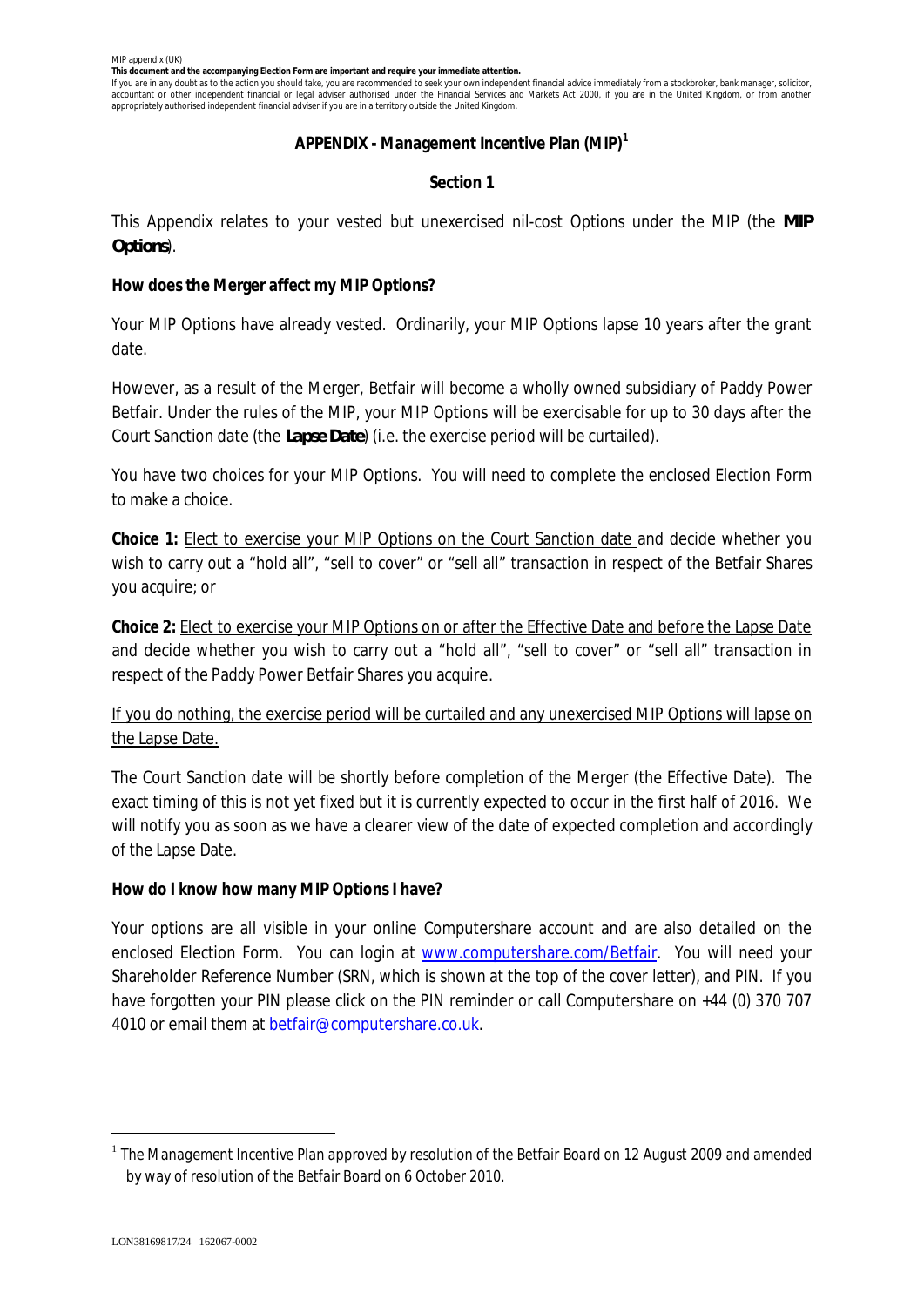**When can I exercise my MIP Options?**

Your MIP Options remain exercisable *at any time* (subject to usual restrictions and permissions) until the Lapse Date (30 days after the Court Sanction date).

Any unexercised MIP Options will lapse on the Lapse Date (30 days after the Court Sanction date).

**How do I exercise my MIP Options?**

You can log on to your Computershare account any time between now and shortly before the Court Sanction date to exercise your MIP Options as they have already vested. We will let you know the exact deadline for online exercising of vested MIP Options in due course.

**Choice 1:** If you wish to exercise your MIP Options on the Court Sanction date you need to tick Box 1A, Box 1B or Box 1C on the enclosed Election Form and return it to Computershare offline.

Should you choose to exercise your MIP Options on the Court Sanction date and choose to 'hold all' (Box 1A) then the Betfair Shares that you acquire will be transferred to Paddy Power Betfair under the Scheme and you will then receive the same consideration for your Betfair Shares as other Betfair Shareholders - which is 0.4254 Paddy Power Betfair Shares for each Betfair Share you hold. If you elect to 'hold all' you must ensure that you have transferred to Computershare an amount in cleared funds sufficient to meet any tax and social security withholding obligations that arise on exercise of your MIP Options by no later than 5 working days before the Court Sanction date. If Computershare does not receive sufficient cleared funds by this deadline, you will be deemed to have elected a 'sell to cover' transaction. Computershare will contact you to confirm the deadline and the amount that you need to transfer and to provide details of how to make a transfer of funds to Computershare.

Should you choose to exercise your MIP Options on the Court Sanction date and choose either a 'sell to cover' (Box 1B) or 'sell all' (Box 1C) transaction then the following will occur:

- · 'sell to cover': the Company will use all reasonable efforts to arrange a sale of a sufficient number of your Betfair Shares to meet any tax and social security withholding obligations that arise on exercise. The remaining Betfair Shares will be subject to the terms of the Merger (as described above). There can be no guarantee that the sale will be possible, in which case it may be necessary for the resulting Paddy Power Betfair Shares which you receive under the Merger to be sold as soon as reasonably practicable after completion of the Merger.
- · 'sell all': the Company will use all reasonable efforts to arrange a sale of all the Betfair Shares you acquire prior to completion of the Merger but there can be no guarantee that this will be possible, in which case it may be necessary for the resulting Paddy Power Betfair Shares which you will receive under the Merger to be sold as soon as reasonably practicable after completion of the Merger.

Sufficient funds to meet any tax and social security withholding obligations that arise on exercise of your MIP Options will be deducted from the sale proceeds due to you as a result of the sale of your Betfair Shares or, if necessary, your Paddy Power Betfair Shares.

Please refer to Section 2 below for some general information about the tax implications of exercising your MIP Options at this time.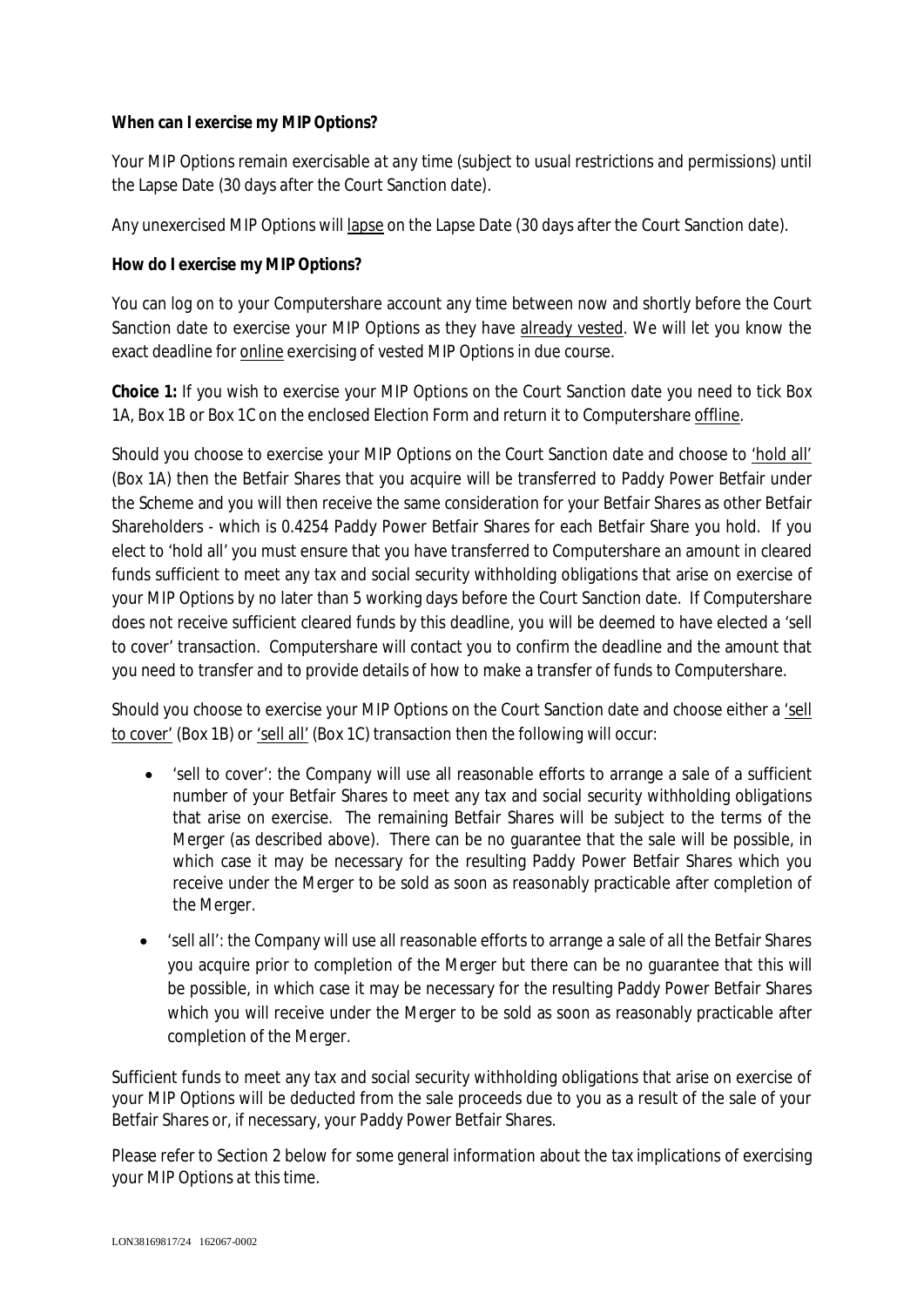**Choice 2:** If you wish to exercise your MIP Options on or after the Merger becomes effective and before the Lapse Date, you need to tick Box 2 on the Election Form and return it to Computershare offline. At the time you choose to exercise your MIP Options, you will need to instruct Computershare offline directly by completing an Exercise Form and, if relevant, following the insider process (see below).

The effect of exercising during this period is the same as described above save that, if you elect 'sell to cover' or 'sell all' then this instruction will be carried out in relation to the Paddy Power Betfair Shares which you will receive automatically in exchange for your Betfair Shares.

Please refer to Section 2 below for some general information about the tax implications of exercising your MIP Options at this time.

**What happens if I take no action?**

If you do not take any action, your MIP Options will lapse on the Lapse Date.

# **Election Form**

The Election Form which is enclosed in this pack must be completed in order for Computershare to be able to complete an exercise transaction at the time that you specify.

# **Exercise Form**

If you choose to exercise your MIP Options on or after the Effective Date and before the Lapse Date, then you will also need to complete and submit the Exercise Form to Computershare prior to the date on which you wish to exercise. The Exercise Form can be downloaded from your Computershare account or Betfair Today. If you complete the Election Form to indicate that you intend to exercise your MIP Options on or after the Effective Date and before the Lapse Date and Computershare does not receive your Exercise Form, you will be deemed to have elected to exercise your MIP Options on the last possible exercise date before the Lapse Date and to have elected a 'sell to cover' transaction.

# **Insiders**

If you are an Insider please refer to the separate Insiders Appendix in this pack for important information that may impact your choices.

# **Settlement**

Should you have chosen to retain some or all of your shares (i.e. carried out a 'sell to cover' or 'hold all' transaction in relation to your MIP Options) then the resulting Paddy Power Betfair Shares will be automatically transferred to your Computershare nominee account.

# **Leaving Betfair employment**

Please note that the choices described above do not apply to any MIP Options that have already lapsed or would otherwise lapse (for example on leaving employment) before you have exercised your MIP Options.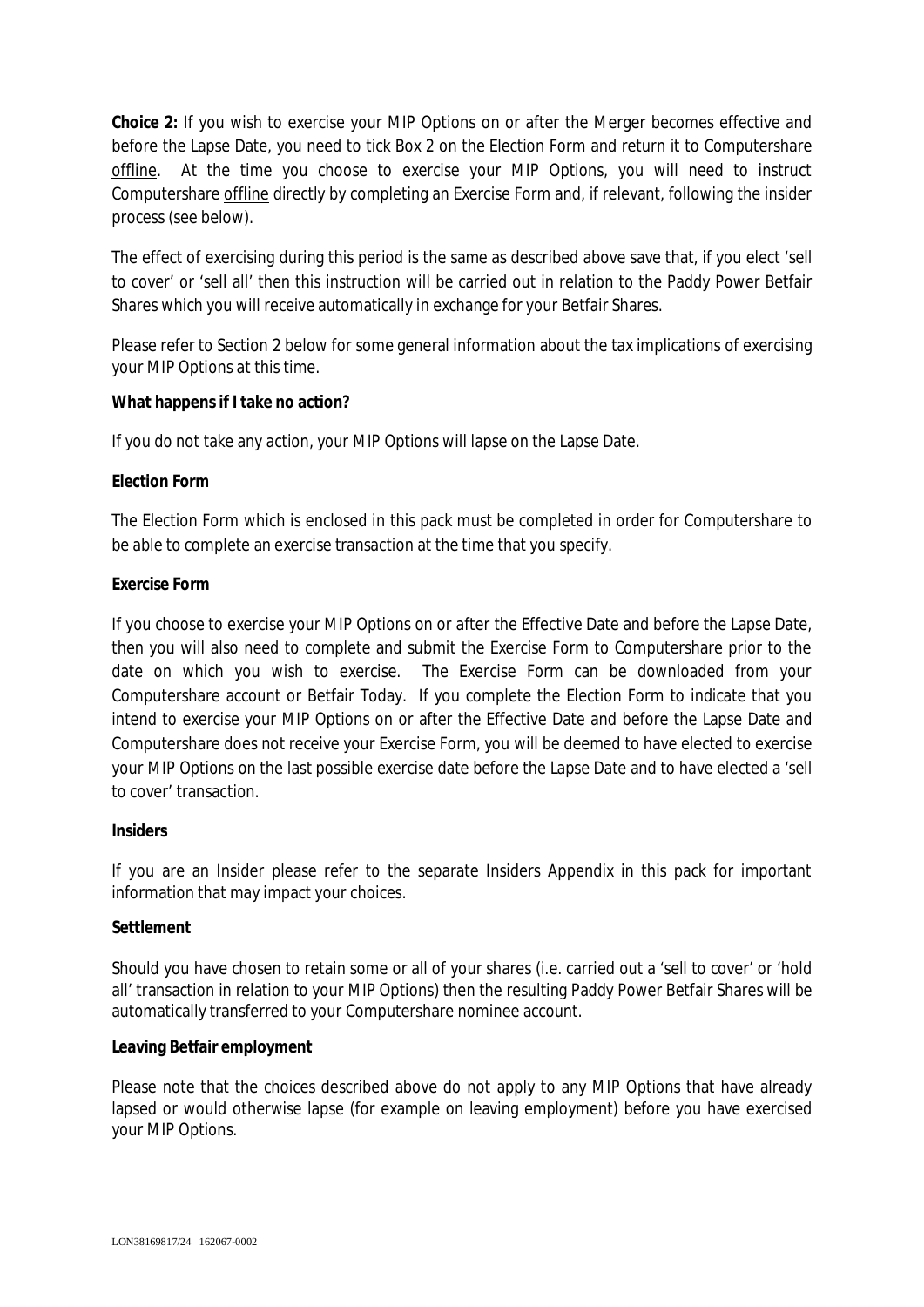**What if the Merger does not complete?**

If the Merger does not happen, for whatever reason, your MIP Options will continue just as they are currently and you will be able to exercise them subject to the rules of the MIP.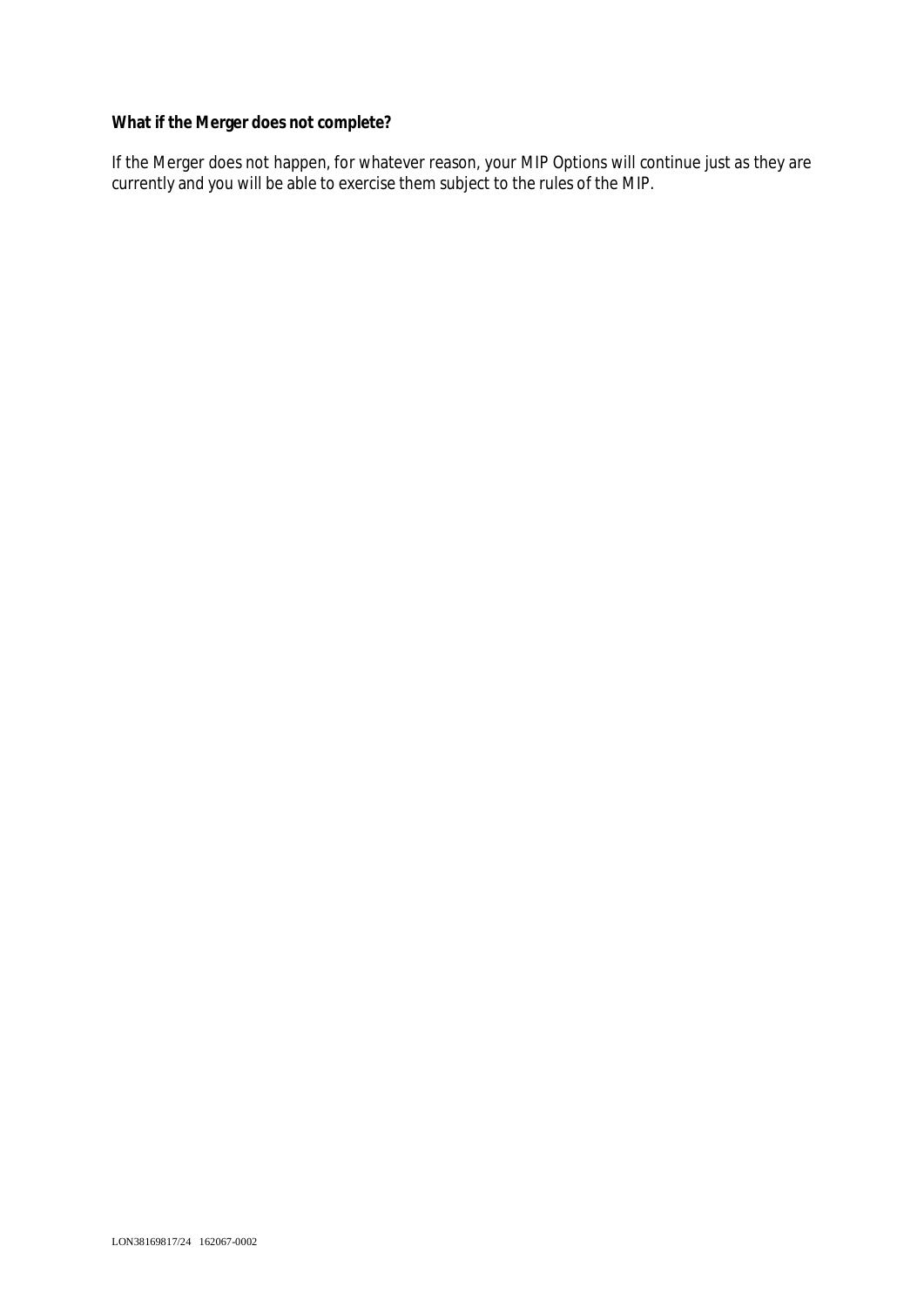# **Section 2**

# **MIP Options - UK tax summary**

This Appendix contains a summary of the main UK tax implications of making the choices described in this Appendix for employees of Betfair. The summary is based on existing law and what Betfair and Paddy Power understand to be current HMRC practice as at 31 October 2015. The summary is intended as a general guide only and applies only to participants resident for tax purposes in the UK throughout the time between the date that the MIP Options were granted to them and the time that they are exercised. It does not constitute tax advice to any individual participant. If you are in any doubt about your taxation position, or you are a resident or otherwise subject to taxation in a jurisdiction outside the UK and in particular if your tax residency has changed during the period between grant and exercise, you should consult your own tax adviser immediately.

### **Income tax and National Insurance contributions**

### **Choices 1 and 2**

If you exercise a MIP Option, income tax and employees' National Insurance Contributions (*NICs*) will be payable on the market value of the Betfair Shares at the time of exercise (the *Option Gain*). The date of exercise will be the Court Sanction date if elect Choice 1.

If you exercise your MIP Option on or after the Effective Date, we expect the market value of a Betfair Share for this purpose to be equal to the market value of the consideration paid by Paddy Power under the terms of the Merger being, for each Betfair Share, 0.4254 Paddy Power Shares at the time the MIP Options are exercised.

## **Capital gains tax (***CGT***)**

CGT is chargeable on your aggregate capital gains (less allowable losses) in a tax year to the extent they exceed your CGT annual exemption in the relevant tax year. For the tax year ending 5 April 2016, the annual exemption is £11,100.

The CGT rules are complicated. However, in summary, on the disposal of shares any gain will normally be calculated as the difference (if any) between the disposal proceeds and the "base cost" of the shares being disposed of.

The "base cost" of a Betfair Share acquired on the exercise of a MIP Option will normally be equal to the amount on which tax is payable. The base cost of a Betfair Share acquired on the exercise of a MIP Option should therefore be equal to its market value on the date of exercise. The market value of a Betfair Share acquired from the exercise of a MIP Option on or at any time before the Court Sanction will be derived from the quoted price for a Betfair Share. The market value of a Betfair Share acquired from the exercise of a MIP Option on or after the Effective Date until the Lapse Date, is expected to be derived from 0.4254 of the quoted price for a Paddy Power Betfair Share.

However, for CGT purposes there are share identification rules (described briefly below) that determine which shares you are deemed to have disposed of.

**Choice 1:** If you exercise your MIP Options **on the Court Sanction date** and you elect a 'sell all' or 'sell to cover' transaction, the sale of your Betfair Shares either in whole (if you elect to 'sell all') or to meet income tax and NICs liabilities (if you elect to 'sell to cover') will be a disposal for CGT purposes. No chargeable gain is expected to arise if the Betfair Shares are sold on the same day as the MIP Option is exercised. However, whilst the Company will use all reasonable efforts to arrange a sale on this basis there can be no guarantee that this will be possible and it is possible that a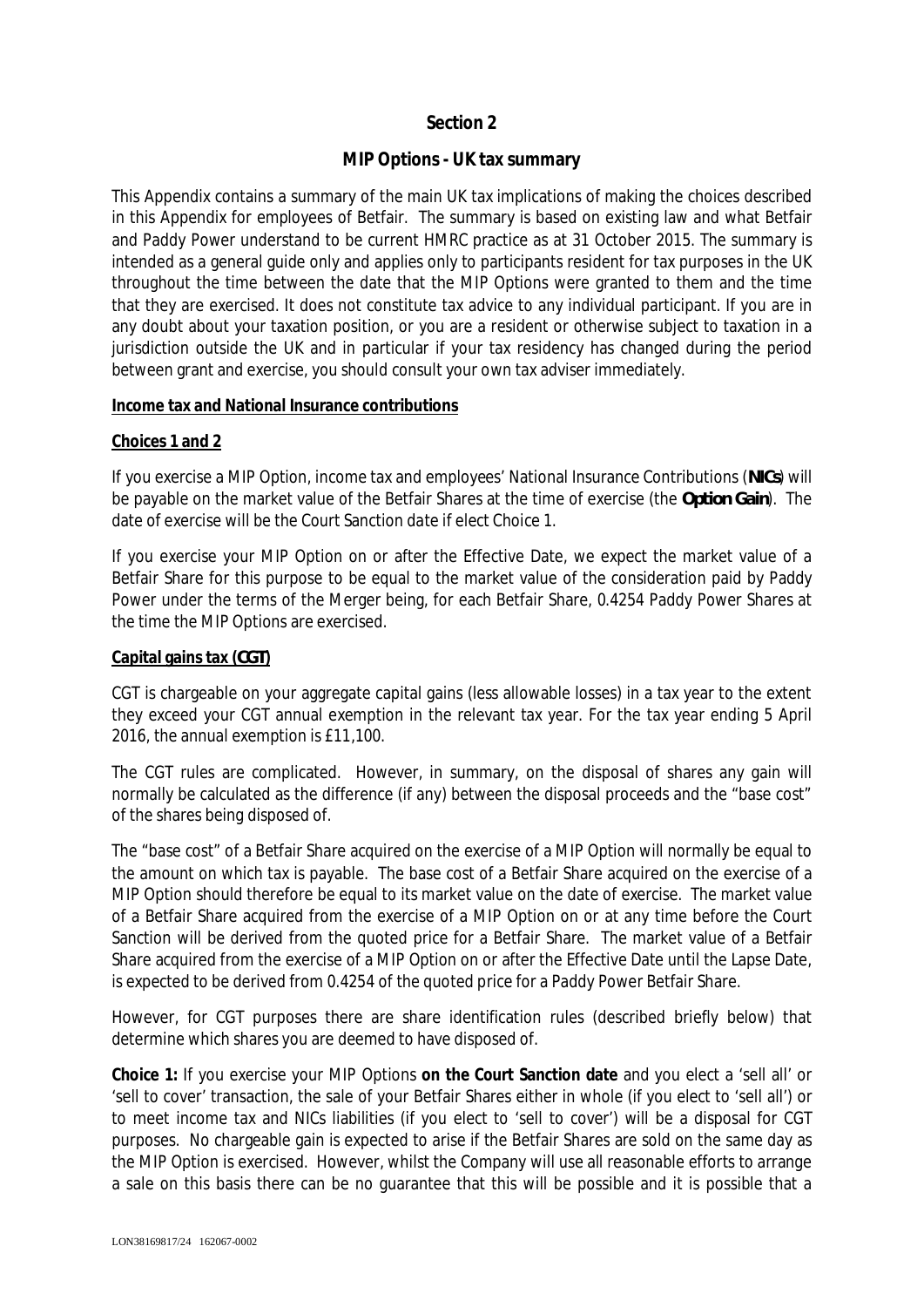chargeable gain (or loss) may arise due to a change in the share price from the date of exercise to the date of the eventual sale.

If you elect to 'hold all' or 'sell to cover', receipt of the Paddy Power Betfair Shares under the Scheme in exchange for the Betfair Shares you have not sold should not be treated for CGT purposes as a disposal of the Betfair Shares you acquire on the exercise of your MIP Options. CGT may be payable on any later sale of the Paddy Power Betfair Shares you receive.

The exchange of the Betfair Shares which you acquire from the exercise of MIP Options or other options or awards over Betfair Shares under the Betfair Employee Share Plans before the Scheme Record Time for Paddy Power Betfair Shares under the Scheme should be treated as a reorganisation for the purposes of CGT. This means you should not be treated as having made a disposal of your Betfair Shares for CGT purposes as a result of the exchange, and the Paddy Power Betfair Shares issued to you should be treated as the same asset as the relevant Betfair Shares. The Paddy Power Betfair Shares should therefore have the same base cost for CGT purposes as the Betfair Shares they replace. The above treatment will apply only if the exchange is effected for bona fide commercial reasons and does not form part of arrangements of which the main purpose, or one of the main purposes, is an avoidance of a liability to capital gains tax or corporation tax. You are advised in this regard that HMRC has granted clearance under section 138 of the Taxation of Chargeable Gains Act 1992.

**Choice 2:**

If you exercise your MIP Options **on or after** the Effective Date you will automatically receive Paddy Power Betfair Shares in exchange for the Betfair Shares you acquire on the exercise of your MIP Options. Receipt of the Paddy Power Betfair Shares in exchange for the Betfair Shares should not be treated for CGT purposes as a disposal of those Betfair Shares.

The exchange of the Betfair Shares which you acquire from the exercise of MIP Options for Paddy Power Betfair Shares should be treated as a reorganisation for the purposes of CGT. This means you should not be treated as having made a disposal of your Betfair Shares for CGT purposes as a result of the exchange, and the Paddy Power Betfair Shares issued to you should be treated as the same asset as the relevant Betfair Shares. The Paddy Power Betfair Shares should therefore have the same base cost for CGT purposes as the Betfair Shares they replace. The above treatment will apply only if the exchange is effected for bona fide commercial reasons and does not form part of arrangements of which the main purpose, or one of the main purposes, is an avoidance of a liability to capital gains tax or corporation tax. You are advised in this regard that HMRC has granted clearance under section 138 of the Taxation of Chargeable Gains Act 1992.

If you elect a 'sell all' or 'sell to cover' transaction, the sale of your Paddy Power Betfair Shares either in whole (if you elect to 'sell all') or to meet income tax and NICs liabilities (if you elect to 'sell to cover') will be a disposal for CGT purposes. No chargeable gain is expected to arise if the Paddy Power Betfair Shares are sold on the same day as the MIP Option is exercised.

If you elect a 'hold all' or 'sell to cover' transaction, CGT may be payable on any later sale of the Paddy Power Betfair Shares which you retain.

**Capital gains tax identification rules**

CGT identification rules can, in certain circumstances, affect the calculation of any CGT liability. This is a complex area and you are strongly advised to get specialist independent financial advice. For further information, visit:

http://www.hmrc.gov.uk/manuals/cgmanual/CG51560.htm.